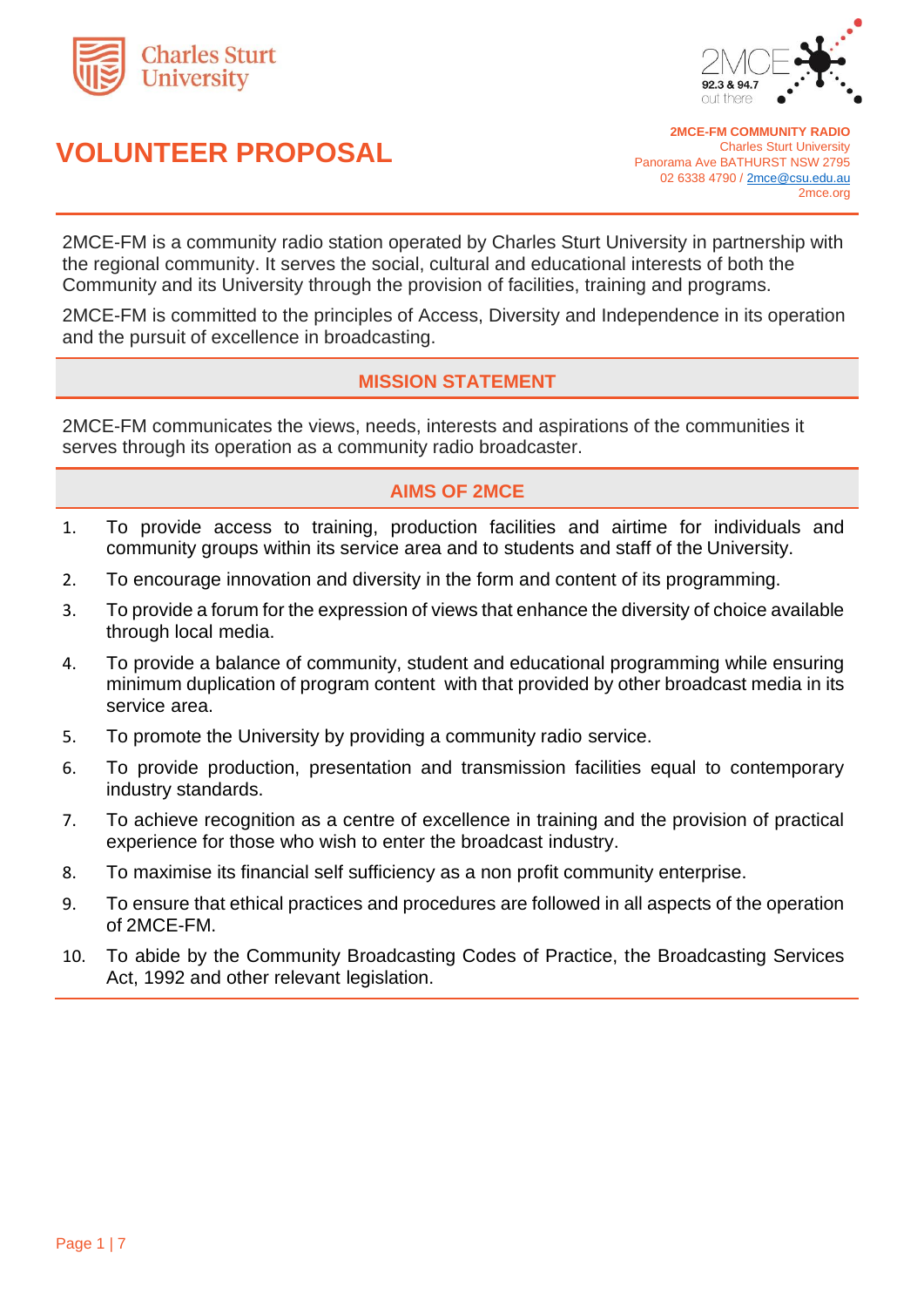| <b>VOLUNTEER PROPOSAL</b>                                 |  |                                             |  |
|-----------------------------------------------------------|--|---------------------------------------------|--|
| <b>NAME</b>                                               |  |                                             |  |
| <b>ADDRESS</b>                                            |  |                                             |  |
| <b>PHONE</b>                                              |  |                                             |  |
| <b>EMAIL</b>                                              |  |                                             |  |
| What area/s are you most interested in?                   |  |                                             |  |
| <b>Event management</b>                                   |  | <b>Music library</b>                        |  |
| <b>Arts/culture</b>                                       |  | <b>Producing and on-air</b><br>support      |  |
| <b>Graphic design</b>                                     |  | <b>Copywriting</b>                          |  |
| Social media /<br>marketing                               |  | Sound engineering                           |  |
| <b>Political and current</b><br>affairs                   |  | <b>Administrative and</b><br>office support |  |
| <b>Fundraising/</b><br>sponsorship                        |  | <b>Archiving</b>                            |  |
| Talking newspaper reading (this is an on-air<br>activity) |  |                                             |  |
| What skills, education & experience do you have?          |  |                                             |  |

**How did you hear about volunteering at 2MCE? What is your main motivation for wanting to join 2MCE as a volunteer**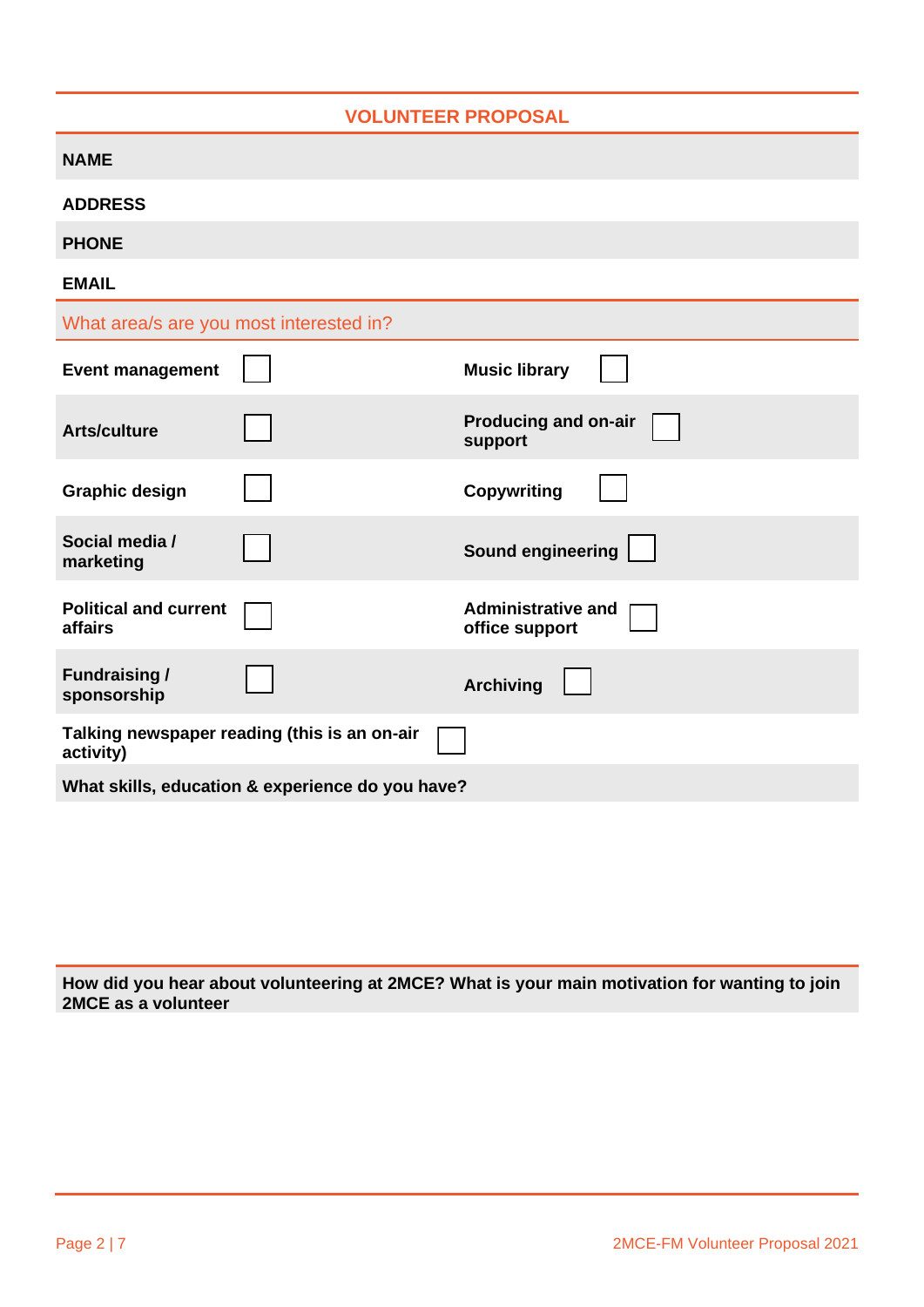| Tell us about yourself and what you can bring to 2MCE. |  |  |
|--------------------------------------------------------|--|--|
|--------------------------------------------------------|--|--|

| Non CSU students and staff must be 2MCE members while Charles Sturt University Students and<br>Staff are not required to be a 2MCE member unless they wish to borrow items from the music<br>library, access the recording studio for non-academic recording or vote at the Annual General<br>Meeting. |
|--------------------------------------------------------------------------------------------------------------------------------------------------------------------------------------------------------------------------------------------------------------------------------------------------------|
| <b>Are you:</b> Charles Sturt staff $\ \cdot\ $<br>Charles Sturt Student  <br>2MCE member                                                                                                                                                                                                              |
| You can purchase membership from https://2mce.shop.csu.edu.au/                                                                                                                                                                                                                                         |

**Do you have previous experience off air; panel operation; content development; media law; or with the community broadcasting codes of practice?** This could either be at 2MCE or other radio stations.

Make yourself familiar with the *Charles Sturt University Social Media Policy for Staff* which also applies to Associates of the University (available from the Station Manager), and ensure your public social media accounts do not contain comments or content that may damage the reputation of the University or any members of the University community. Review of your public social media presence forms part of the due diligence of the Programming Sub-Committee in all volunteer and program proposals.

# **Volunteer Agreement**

I understand that this proposal will be reviewed by the Station Manager and if approved, will be subject to an initial 3 month probationary period.

I agree to abide by all the rules and policies of 2MCE-FM as determined by the Community Broadcasting Board.

I have read and signed the **2MCE-FM Code of Conduct** on the following pages.

**Signed** 

**Please note that 2MCE cannot guarantee that there will be activities that are appropriate to the skills you are offering.**

**Should you require further information on 2MCE's activities please contact the Station Manager Lisa McLean [lmclean@csu.edu.au](mailto:lmclean@csu.edu.au)**

**PLEASE CONTINUE TO READ, AND THEN SIGN, THE CODE OF CONDUCT OVER THE PAGE. Unsigned proposals will not be reviewed.**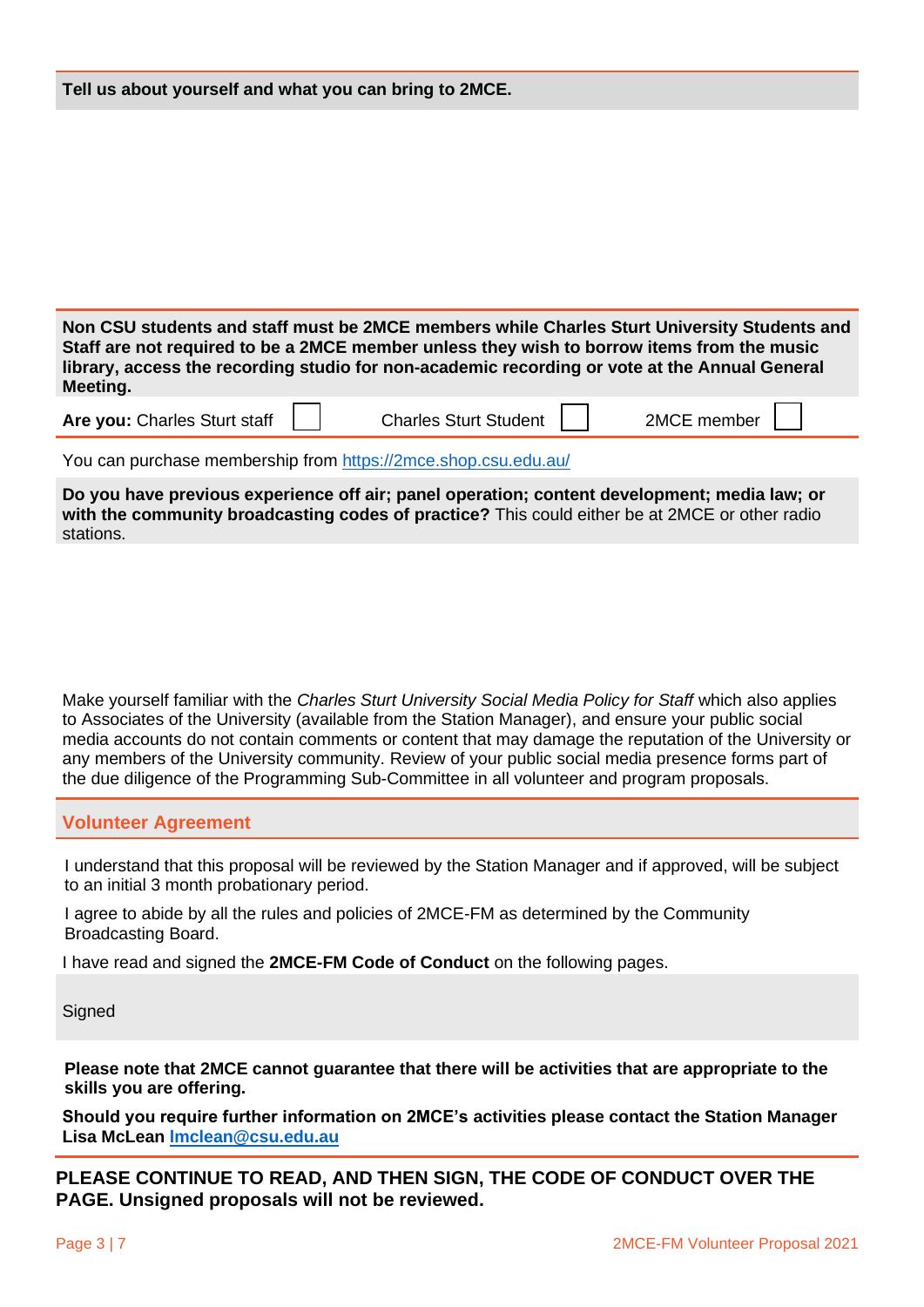



**2MCE-FM COMMUNITY RADIO** Charles Sturt University Panorama Ave BATHURST NSW 2795 02 6338 4790 [/ 2mce@csu.edu.au](mailto:2mce@csu.edu.au) 2mce.org

2MCE is a community radio station operated by Charles Sturt University in partnership with the regional community. We serve the social, cultural and educational interests of the community through the provision of facilities, training and programs. We are committed to the principles of Access, Diversity and Independence and the pursuit of excellence in broadcasting. We aim to communicate the views, needs, interests and aspirations of the communities we serve through our operation as a community broadcaster.

At the operational level, 2MCE is a partnership between volunteers and Charles Sturt University staff. The station provides a professional workplace and training opportunities. Volunteers bring a professional attitude and a respect for reliability, punctuality, honesty, performance and productivity.

# **2MCE STATION WORKER'S CODE OF CONDUCT**

2MCE station workers are required to comply with this Code of Conduct ("Code").

Charles Sturt University and 2MCE employees, station volunteers and Charles Sturt University students are considered "station workers" for the purpose of this code.

The code aims to clarify for all station workers the conduct expected in the performance of their duties.

The code cannot address all possible issues that may be faced in the course of employment and volunteering with 2MCE. The successful development of an ethical environment relies upon station workers having responsibility for their own professional behaviour, taking into consideration the provisions of the code, policies of the station and advice from Management of 2MCE.

#### **OPERATIONAL ISSUES**

- 1. Station workers agree to be a current financial subscriber to 2MCE as a condition of being a program presenter or producer at the station. Financial subscriber status entitles station workers access to 2MCE studios and library.
- 2. Station workers agree to accept directions and decisions made by the Management of 2MCE on program content, including sponsorship announcements, presentation and technical quality, on-air conduct, access to station premises, use of station equipment and property, strategic planning, risk management, and Work Health & Safety.
- 3. Station workers agree to support station initiated promotional and fundraising events.
- 4. Station workers will comply with any reasonable changes in broadcast times as required by Management of 2MCE.
- 5. Station workers agree to the following guidelines for the presentation of a program:
	- a. Be at the station premises, ready to present a program a minimum of 10 minutes before broadcast time;
	- b. Arrange for a replacement presenter approved by Management of 2MCE if required;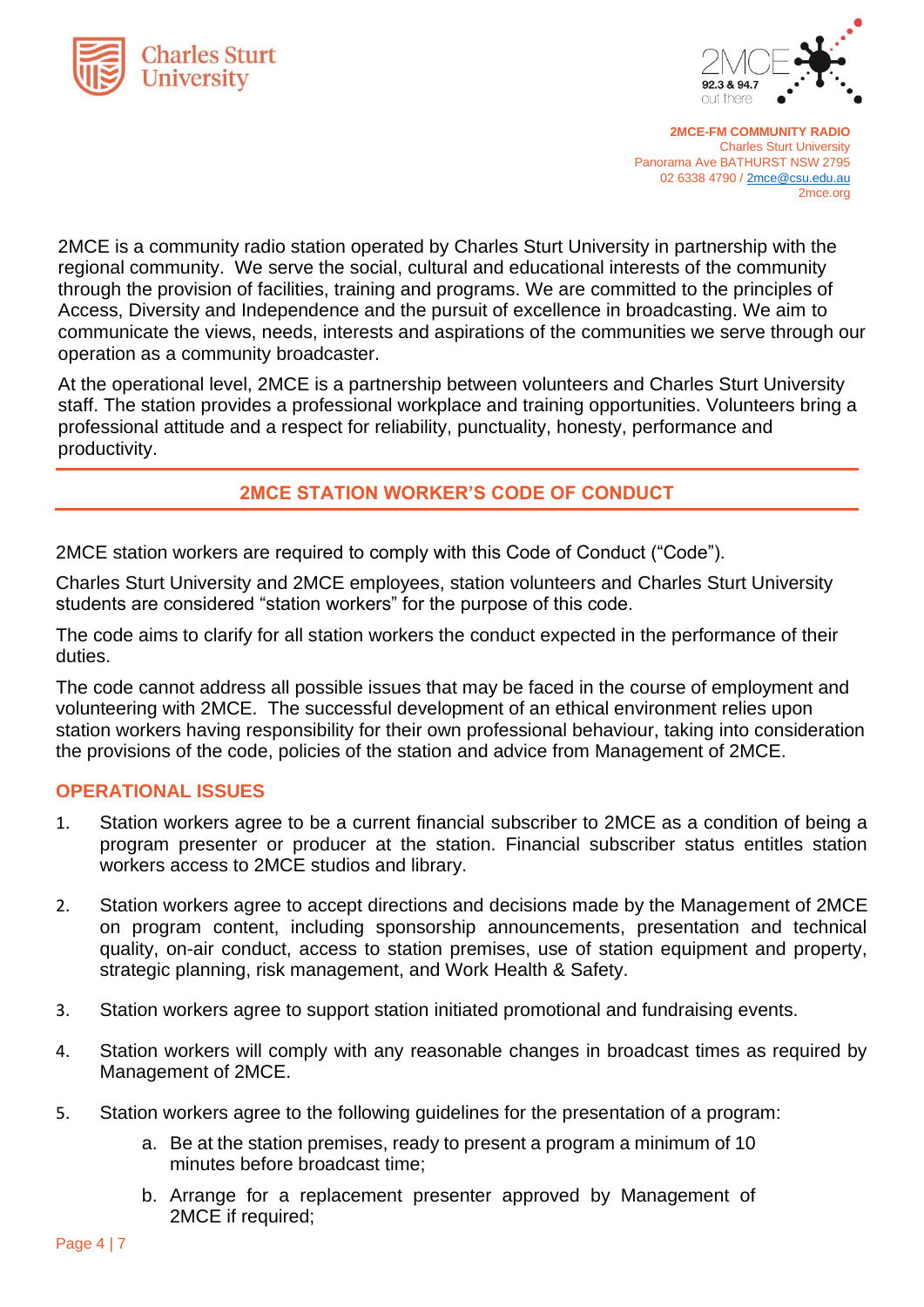- c. Participate in station program initiatives as required;
- d. Observe program shift hand-over etiquette as advised by station management;
- e. Observe station program standards as set out by the Programming Sub-Committee.
- 6. Station workers will inform Management of 2MCE, within 48 hours, of any complaint concerning their program or any incidents that might lead to a complaint.
- 7. Station workers acknowledge that material broadcast on 2MCE is the property of the station, and that such material may only be sold or broadcast to other outlets with the permission of Management of 2MCE. Station workers accept that if such material is sold on a commercial basis the proceeds will, in general, be shared 50/50 between the station and the program maker/s. Station workers accept that 2MCE retains the ownership and copyright of all works which it specifically commissions, such as station promotions, Ids, links, stings and sponsorship announcements. Station workers retain copyright of all other production work they create specifically for broadcast on their program.

### **COMPLIANCE WITH APPLICABLE LAWS, LIABILITY & RESPONSIBLITIES**

- 8. Station workers agree to comply with all codes, regulations and legislation relevant to 2MCE and community broadcasting stations, and undertake to read and comply with any rules and regulations which are communicated by Management of 2MCE. This includes, but is not limited to, the Codes of Practice developed through the Community Broadcasting Association of Australia [\(https://www.cbaa.org.au/resource/community-radio-broadcasting-codes-practice\)](https://www.cbaa.org.au/resource/community-radio-broadcasting-codes-practice).
- 9. Station workers involved with presenting or producing a program accept responsibility for the content of their program and agree to comply with media law requirements relating to defamation, contempt of court, copyright and anti-discrimination laws. Station workers will only use music for which 2MCE is licenced to broadcast. Station workers are responsible for the copyright requirements of replaying material downloaded from the internet.
- 10.Station workers recognise that 2MCE, Charles Sturt University and station workers may be liable for actions, suits, claims, losses and/or damages as a result of comments or conduct on air and will actively minimise any such risk to themselves, the station and the licence holder (being Charles Sturt University).
- 11.Station workers accept that Management of 2MCE will take every care with recorded material left at the station but cannot accept any responsibility for loss or damage.
- 12.Station workers will not make commercial representations on behalf of 2MCE or Charles Sturt University, to any person or organisation without prior authority from Management of 2MCE.

#### **EXPECTED STANDARD OF BEHAVIOUR**

- 13.Station workers are expected to act in a professional manner at all times. This includes (but is not limited to) the following:
	- a. Behave ethically and take action to prevent unethical behaviour;
	- b. Perform official duties with professionalism, care, skill, fairness and diligence;
	- c. Maintain currency of knowledge, skills and technical competencies;
	- d. Treat others with courtesy, dignity and respect; communicate without bias; respect and accommodate the rights and differences of others' and ensure that one's own personal conduct contributes to a work and study environment free of discrimination and harassment;
	- e. Take all reasonable care for the health, safety and wellbeing of others, and report hazards, incidents, accidents and risk of harm or injury to Management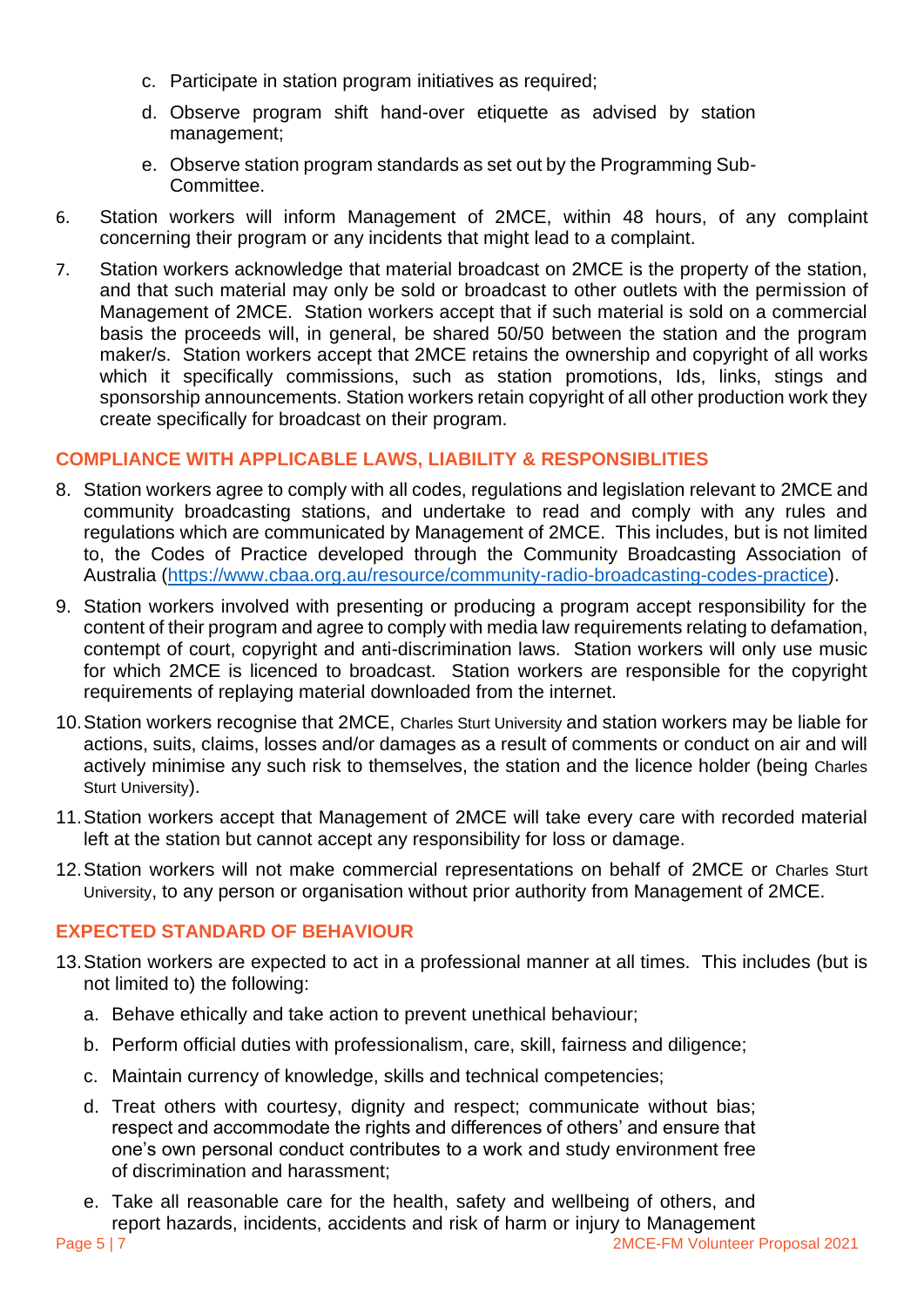of 2MCE;

- f. Act in the best interests of 2MCE and Charles Sturt University and refrain from activities that could bring 2MCE and/or Charles Sturt University into disrepute; and
- g. Not comment publically on behalf of 2MCE, nor make negative comment publically on the operation of 2MCE, its sponsors, or Charles Sturt University or of any other station worker.

### **CONFIDENTIALITY AND PRIVACY**

- 14.Station workers are entitled to confidentiality and privacy with respect to information that is personal to them.
- 15.Station workers are expected to maintain the confidentiality, integrity and security of information to which they have access as a result of their volunteering or employment at 2MCE within Charles Sturt University.
- 16.Station workers must not use information to which they have access as a result of their volunteering or employment at 2MCE to gain or seek to gain personal benefit for themselves or others.
- 17.Station workers may only release information that they are authorised by Management of 2MCE and/or Charles Sturt University to release.

### **USE OF 2MCE/CSU RESOURCES**

- 18.Station workers are expected to maintain, protect, properly use and care for the Station and Charles Sturt University's resources, including property, facilities, equipment, information systems, and funds. Fraud or theft by a station worker may result in suspension, and where appropriate, legal action will be taken.
- 19.Station workers will use station equipment and facilities for the production and preparation of program content and for no other purpose without the prior consent of Management of 2MCE. Station workers will not remove station equipment or property without prior authority from the Management of 2MCE.

#### **CONFLICT OF INTEREST AND GIFTS**

- 20.Station workers are expected to take reasonable steps to avoid actual, potential or perceived conflicts of interests between their private interests and the interests of 2MCE and Charles Sturt University.
- 21.Station workers must not give, solicit or receive gifts or benefits that might, or might be perceived to, in any way compromise or influence them in the performance of their duties. Gifts of nominal value generally used for promotion purposes by the donor or moderate acts of hospitality may be accepted.
- 22.In the public interest, station workers must report any breaches of this code or any suspected corrupt conduct to Management of 2MCE. 2MCE and Charles Sturt University will endeavour to protect station workers who, in good faith, report such breaches (and such disclosures will not be treated as a breach of this code).
- 23.Station workers agree that a breach of this code may result in the suspension of a presenter's broadcast rights and may, in some situations, lead to the termination of broadcast rights. Station workers acknowledge 2MCE's grievance procedures as the appropriate avenue for conflict resolution.